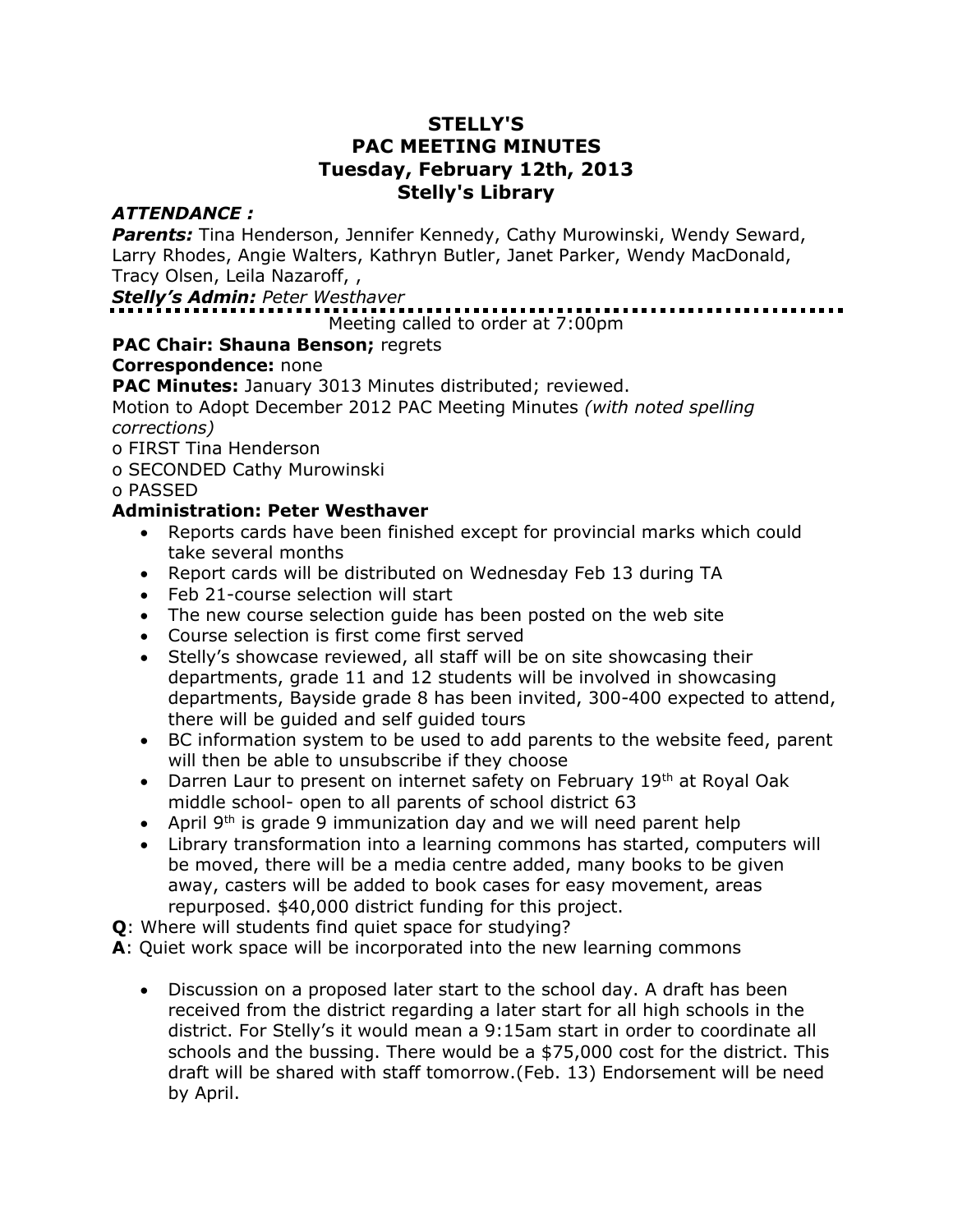- Discussion on Earthquake prep at Stelly's. A meeting has taken place with some PAC members, administration and staff safety committee members to address needs and take action. Equipment, food and water quotes have been collected. A site on the school grounds has been selected for a shipping container to store equipment.
- A PAC table to be set up for the showcase night in the breakfast club area.
- School satisfaction survey area to be set up during the show case night for parent convenience

**SPC:** A new template has been received for the SPC team. This year they will continue with the same goals. Next year is the year to make changes to the goals. **COPACS: Angie Walters** [www.copacs.sd63.bc.ca](http://www.copacs.sd63.bc.ca/)

- Lisa Tate from F.O.R.C.E society spoke at the Jan COPACS meeting regarding mental health support, [www.forcesociety.com](http://www.forcesociety.com/) This is good web site to find resources
- The VI parent conference on Feb 23 is now full
- The proposed 2013/2014 school calendar has been released and parent feedback is requested. The district received input from only 100 parents last year, they received input from 500 teachers. There was a powerful presentation made on the financial impact a two week spring break makes on families.
- SIDES open house February  $20<sup>th</sup>$  4:30-6pm
- COPACS has \$150 funding for all PACS to be used for paper and toner
- Teacher/CUPE negotiations are now starting
- COPACS has \$12,000 to spend on programs and events. Please share your ideas.
- April 23<sup>rd</sup> Steve Newlove will present

# **CPF: Canadian Parents for French:** Wendy MacDonald

- There is a CPF meeting tomorrow(feb  $13<sup>th</sup>$ ) and will be more to report next month
- Joanne Jenkins will be showcasing the French Immersion department at the showcase night
- F.I. states will be available for the showcase night
- Kindergarten/grade 12 exchange has been taken on by a new parent

# **Treasurer's Report: Sue Lindsay ;** regrets **-**see attached report

# **Fundraising:**

- Fresh cup is supporting Stelly's again this year with \$3. Donated from every pound of coffee purchased by Stelly's family and friends.
- The Co-op has donated \$1500 in gift cards to be used for the breakfast club
- Thrifty's has donated 4L of milk and 1large container of cream cheese per week to support the breakfast club.
- Custom Safety has a PAC fundraising program 10% return on the first \$1,000, 20% return on the next \$2,000.

# **Funding Requests:**

**After Grad** Committee- Darcy Winkel has requested \$1,000 to be used for bursaries and \$1000 to be used for after grad expenses. The PAC has supported the